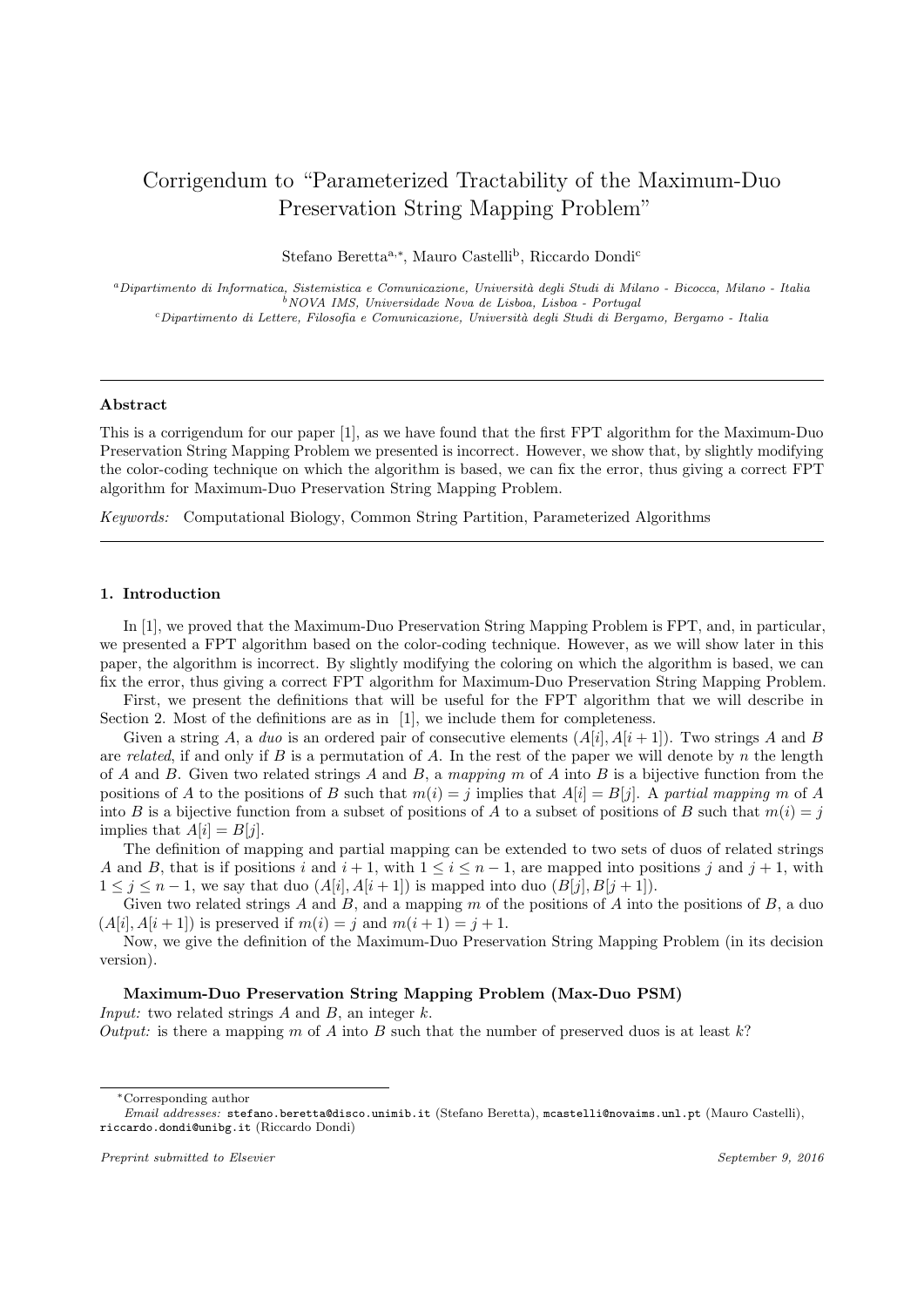Given two positions  $1 \leq i < j \leq n$ , we denote by  $d_{S(i,j)}$  the sequence of *consecutive duos*  $(S[i], S[i+1])$ ,  $\ldots$ ,  $(S[j-1], S[j])$ . We say that two positions  $A[i]$  and  $A[i+1]$  generate the duo  $(A[i], A[i+1])$ . Notice that k preserved duos are generated by at most 2k positions. We say that position i, with  $1 \le i \le n-1$ , of a string S, induces duo  $(S[i], S[i+1])$ .

## 2. An FPT Algorithm for Max-Duo PSM

Here, we briefly discuss the FPT algorithm for Max-Duo PSM we presented in [1] and why it is not correct.

The FPT algorithm is based on the color-coding technique, that assigns a color to each position of the string B, such that to each position i that induces a preserved duo  $(B[i], B[i+1])$  is assigned a distinct color. We will show in the following example that such a coloring does not lead to a correct algorithm. Let

$$
A = abbc \quad B = abcb
$$

be two related input strings. Let  $C = \{c_1, c_2\}$  be a set of colors and assume that the coloring assigns to positions 1, 3 and 4 color  $c_1$ , and to position 2 color  $c_2$ . The dynamic programming we presented in [1], allows us to map duo  $(A[3], A[4])$  (that is bc) to duo  $(B[2], B[3])$ , and duo  $(A[1], A[2])$  (that is ab) to duo  $(B[1], B[2])$ , since positions 1 and 2 in B are associated to distinct colors. Hence, the algorithm in [1] outputs that there exists a solution to Max-Duo PSM when  $k = 2$ . However,  $(B[1], B[2])$  and  $(B[2], B[3])$  cannot be both preserved by a solution of Max-Duo PSM, as position 2 of B can be mapped either to position 2 of A, thus allowing to preserve  $(B[1], B[2])$ , or to position 3 of A, thus allowing to preserve  $(B[2], B[3])$ . Indeed, an optimal solution of Max-Duo PSM on instance A and B preserves one duo.

Next, we show how to correct the FPT algorithm. The main idea is to assign two distinct colors to positions j and  $j + 1$  when  $(B[j], B[j + 1])$  is preserved, thus applying the coloring to positions that generate a duo, instead of positions that induce a duo. Now, we present the details of the algorithm.

Given an integer  $t \leq 2k$ , let  $C = \{c_1, \ldots, c_t\}$  be a set of t colors, the algorithm computes whether there exists a set of t positions that generate  $k$  duos. Let  $F$  be a family of perfect hash functions from the positions of B to the set C. We consider a function  $f \in F$  that associates a distinct color to each of the t positions of B that generates a preserved duo.

We slightly modify the definitions of functions D and P. Define  $D[i, C', k']$ , for  $0 \le i \le n, C' \subseteq C$  and  $k' \leq k$ , as a function equal to 1 if there exists a set  $S_B$  of  $|C'|$  positions of B, each one associated with a distinct color in C', and a set  $S_A$  of |C'| positions of  $A[1, i]$ , such that there exists a mapping from  $S_A$  to  $S_B$ that preserves  $k'$  duos; otherwise, the function is equal to 0. Notice that function  $D$  is also defined for the value  $i = 0$ , although  $A[0]$  is not defined, in order to simplify the base case of the dynamic programming recurrence.

 $P[h, i, C']$  is a function equal to 1 when there exist positions q and r in B, with  $|C'| = i - h$  and  $1 \leq q < r \leq |B|$ , such that each color in C' is associated with exactly one position between q and r (notice that in [1] each color is associated with exactly one position between q and  $r - 1$ ), and substring B[q, r] is identical to  $A[h, i]$ ; otherwise the function is equal to 0.

We can compute  $D[i, C', k']$  as follows (exactly as in [1]):

$$
D[i, C', k'] = \max \begin{cases} \max_{C'' \subseteq C'} D[h, C'', k''] \times P[h+1, i, C' \setminus C''] \\ \text{where } h < i-1, i-h-1 = k' - k'' \text{ and } k' - k'' + 1 = |C' \setminus C''| \\ D[i-1, C', k'] \end{cases}
$$

In the base case it holds  $D[1, C', k'] = 1$  and  $D[0, C', k'] = 1$ , if  $k' = 0$  and  $C' = \emptyset$ , else  $D[1, C', k'] = 0$ . There exists a solution of Max-Duo PSM with k preserved duos, if and only if there exists a function  $f \in F$ such that  $D[n, C, k] = 1$ .

Next, we prove the correctness of the recurrence. The proof follow closely that of Lemma 2 in [1], except that here we refer to positions that generate a duo, while in Lemma 2 in [1] we considered a position that induces a duo.